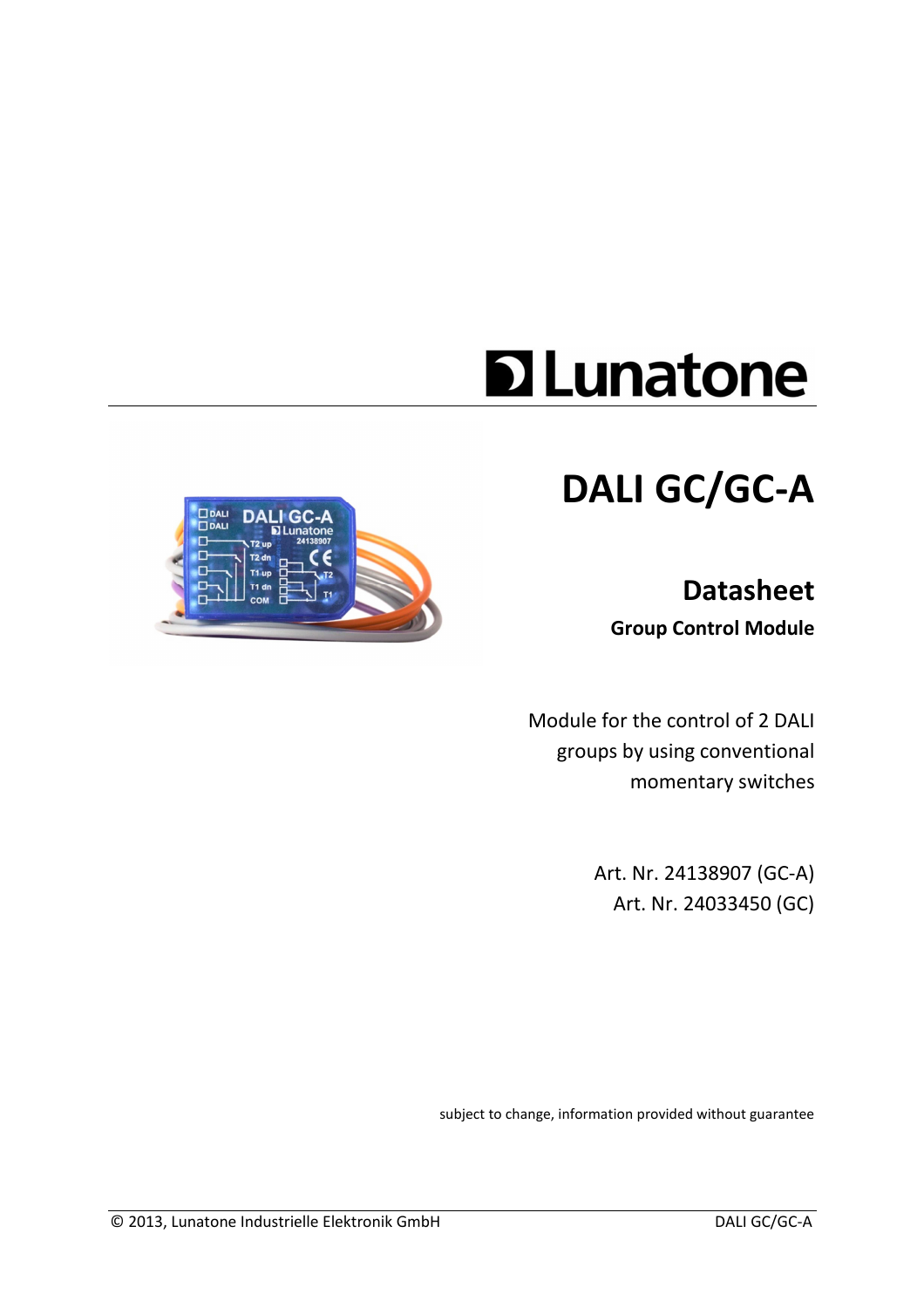# **D** Lunatone

# DALI GC/GC-A Group Control Module

### Overview

- Compact control module for 2 DALI groups
- The DALI groups can be selected with a rotary switch on the housing
- Conventional momentary switches can be connected on the inputs
- The DALI GC offers the possibility to address ballasts and add/remove them from groups. The DALI GC-A does not support this feature.
- The DALI GC modules allow multi master operation. Multiple control

modules can be used on the same DALI–line.

- The DALI GC can be easily inserted in the mounting box for the light switch
- The DALI GC must not be connected to the mains. It is supplied directly via the DALI signal line.
- The momentary switches are connected directly to the module (potential free contacts)

| type                          | <b>DALI-GC</b>                   | <b>DALI GC-A</b> |  |
|-------------------------------|----------------------------------|------------------|--|
| article number                | 24033450                         | 24138907         |  |
| supply                        | via DALI signal line             |                  |  |
| typ. current consumption      | 6 mA                             |                  |  |
| input                         | 2 momentary switches single/twin |                  |  |
| output                        | DALI                             |                  |  |
| groups                        | 2 from 16/broadcast              |                  |  |
| group selection               | rotary switch                    |                  |  |
| addressing mode               | Yes (special key sequence)       | No               |  |
| temperature                   | $0^{\circ}$ C-50 $^{\circ}$ C    |                  |  |
| protection class              | <b>IP20</b>                      |                  |  |
| connecting wire cross section | $0.75$ mm <sup>2</sup>           |                  |  |
| connecting wire length        | 250 mm                           |                  |  |



connection variants

# Specification, Characteristics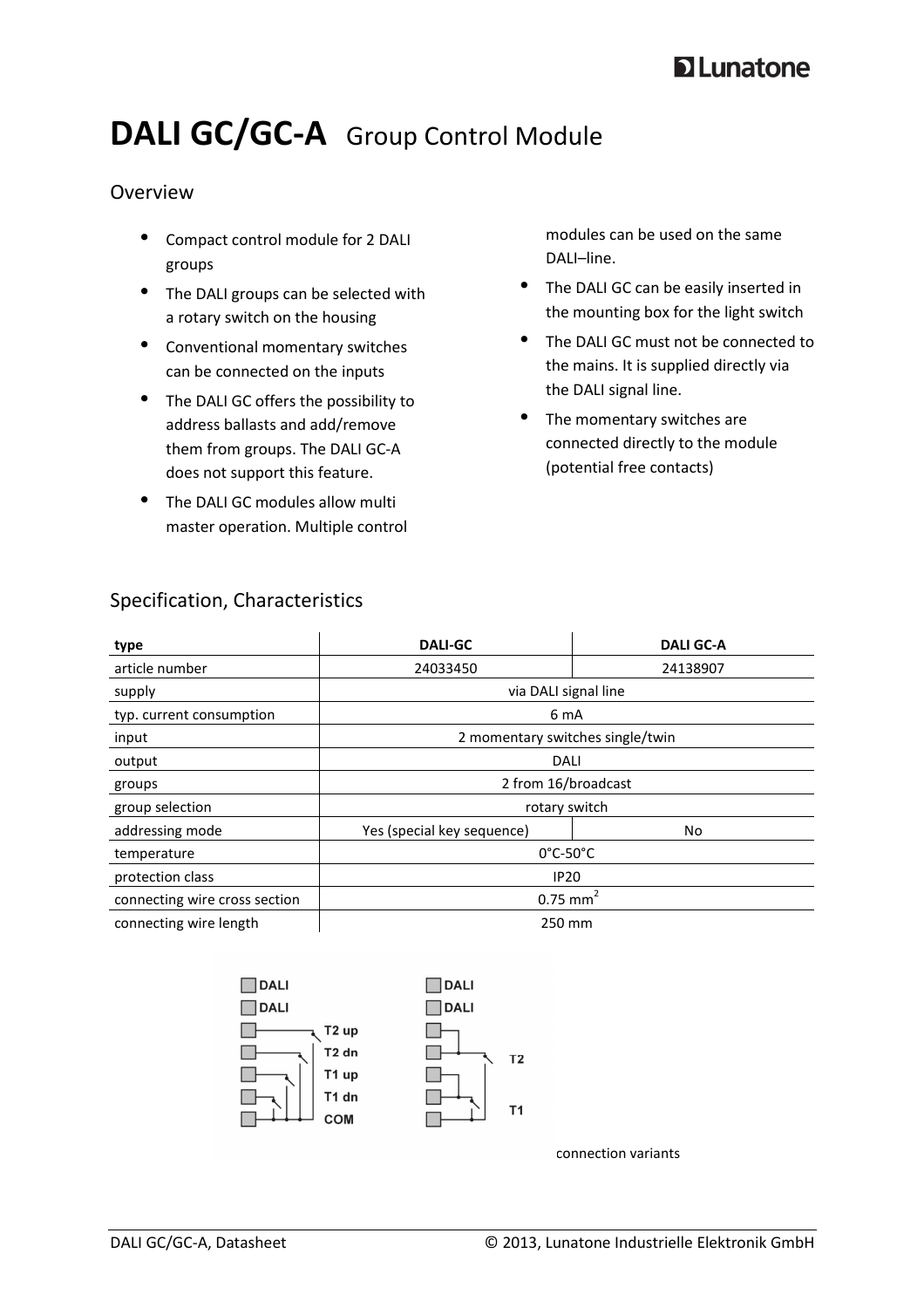# **D**Lunatone



#### geometry

#### Installation

The DALI GC/GC-A is supplied directly via the DALI signal line. A typical value of the current consumption is 6mA. For the supply of the DALI-line a DALI PS can be used. The connection of the DALI-connectors is polarity free and can withstand overvoltage of up to 250Vac.

For group control single or twin momentary switches can be used. Please check the connection diagram for details. The switch inputs are not protected against overvoltage!

### Function

Switching of a group is done with a short key press, whereas dimming is performed on long key press actions.

| Key        | <b>Duration</b> | <b>Function</b> |
|------------|-----------------|-----------------|
| Single Key | 40300ms         | Max / Off       |
| Up-Key     | 40300ms         | Max / Off       |
| Down-Key   | 40300ms         | Min / Off       |
|            |                 | Alternating:    |
| Single Key | >300ms          | Dim Up / Down   |
| Up-Key     | >300ms          | Dim Up          |
| Down-Key   | >300ms          | Dim Down        |

The DALI GC/GC-A sends the switching and dimming commands to the predefined groups. Group selection can be done with the rotary switch on the backside of the housing.

| rotary switch | group address    |                |
|---------------|------------------|----------------|
| position      | Group A          | <b>Group B</b> |
| 0             | <b>Broadcast</b> | 1              |
| 1             | 1                | 2              |
| 2             | 2                | 3              |
| 3             | 3                | 4              |
| 4             | 4                | 5              |
| 5             | 5                | 6              |
| 6             | 6                | 7              |
| 7             | 7                | 8              |
| 8             | 8                | 9              |
| 9             | 9                | 10             |
| Α             | 10               | 11             |
| В             | 11               | 12             |
| С             | 12               | 13             |
| D             | 13               | 14             |
| E             | 14               | 15             |
| F             | 15               | 16             |

# Addressing Mode and Group Configuration

The DALI GC supports addressing and grouping, whereas the DALI GC-A does not support this special feature. Please find the details for the programming mode below.

 Another way for commissioning is the use of a DALI USB interface and the free configuration tool DALI-Cockpit. With the help of this powerful tool, you can simply set up your DALI-network. However, the DALI GC/GC-A can itself not be accessed by the DALI Cockpit.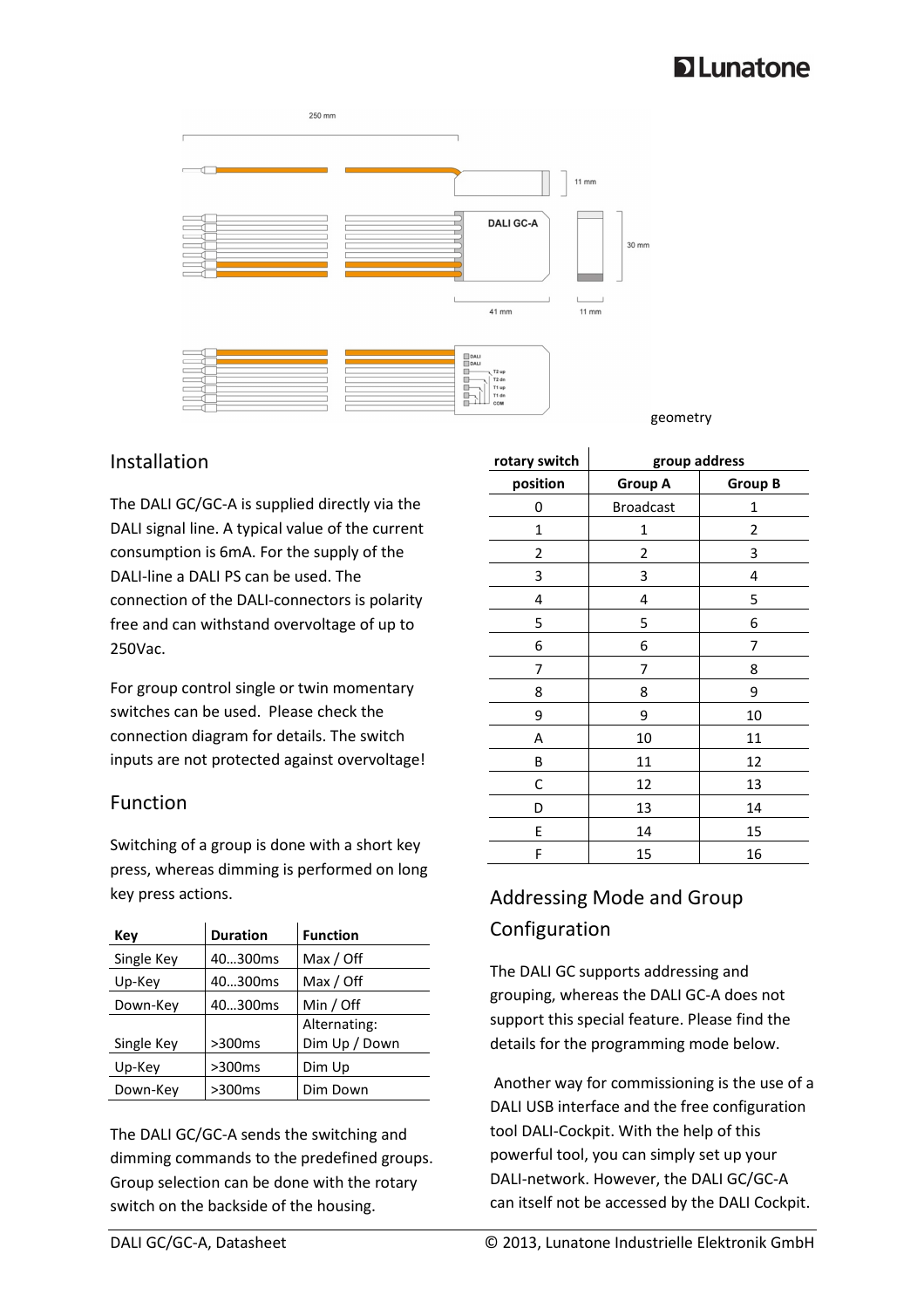# **D** Lunatone

#### **Programming Mode**

The DALI GC module provides two programming options:

Programming **with** cancelling the existing group settings



and **without** cancelling the existing group settings



#### *Entering Programming Mode:*

Press and hold one button for longer than 10 seconds. A beep will confirm. Then you have to release the button for 1 second, again confirmed by a beep. Press the key again. After an additional second 2 beeps will confirm.

Now there is decision for one of the modes.

- $\rightarrow$  Release button will enter the **programming mode without**  cancelling the active group settings (anytime before having pressed 3 additional seconds)
- $\rightarrow$  Keep button pressed and wait until 3 additional beeps (~3s), releasing the button then will enter **the programming mode with cancelling active group settings**

After having entered the programming mode all lamps are dimmed to minimum and addressing is started. Each ballast that has been recognized and addressed will brighten up to maximum.

After having finished addressing the ballast are dimmed to minimum again One ballast will stay at maximum.

The maximum level is an indicator for the selected lamp.

#### *Ballast Selection and Group Assignment:*

The selected ballast can be changed by a short button press. With a button press of 3 seconds confirmed by a beep the ballast will be assigned to the group (group selector + switch-input define the active group) if you release the button. Holding the button for additional 3 seconds (overall 6seconds), again indicated with a beep, will remove the selected ballast from the group if you release the key.

#### *Leaving Programming Mode:*

Holding the button additional 4 seconds (10 seconds overall) will leave the programming mode (indicated by a 3beep sequence).

# DALI Instruction Set

The DALI GC/GC-A operates as control device on the DALI-line. It is based on the standard for Control Gears (IEC 62386-102). In nomral operation the commands in the table below are executed. The DALI GC supports additional commands for addressing and group commissioning..

| <b>DALI</b>   |                   |                        |
|---------------|-------------------|------------------------|
| cmdNr         | command           | function               |
| O             | OFF               | OFF                    |
| 1             | UP                | Dim Up                 |
| $\mathcal{P}$ | <b>DOWN</b>       | Dim Down               |
| 5             | <b>RECALL MAX</b> | Maximum                |
| 6             | <b>RECALL MIN</b> | Minimum                |
|               |                   | Goto Minimum if OFF,   |
|               | ON AND STEP       | otherwise StepUp one   |
| 8             | UP                | Increment <sup>1</sup> |

 $^{1}$  ab V1.3 ist der Befehl ON AND STEP UP implementiert falls der vorhergehende Befehl OFF war. Frühere Versionen senden RECALL MAX.

 $\overline{\phantom{a}}$